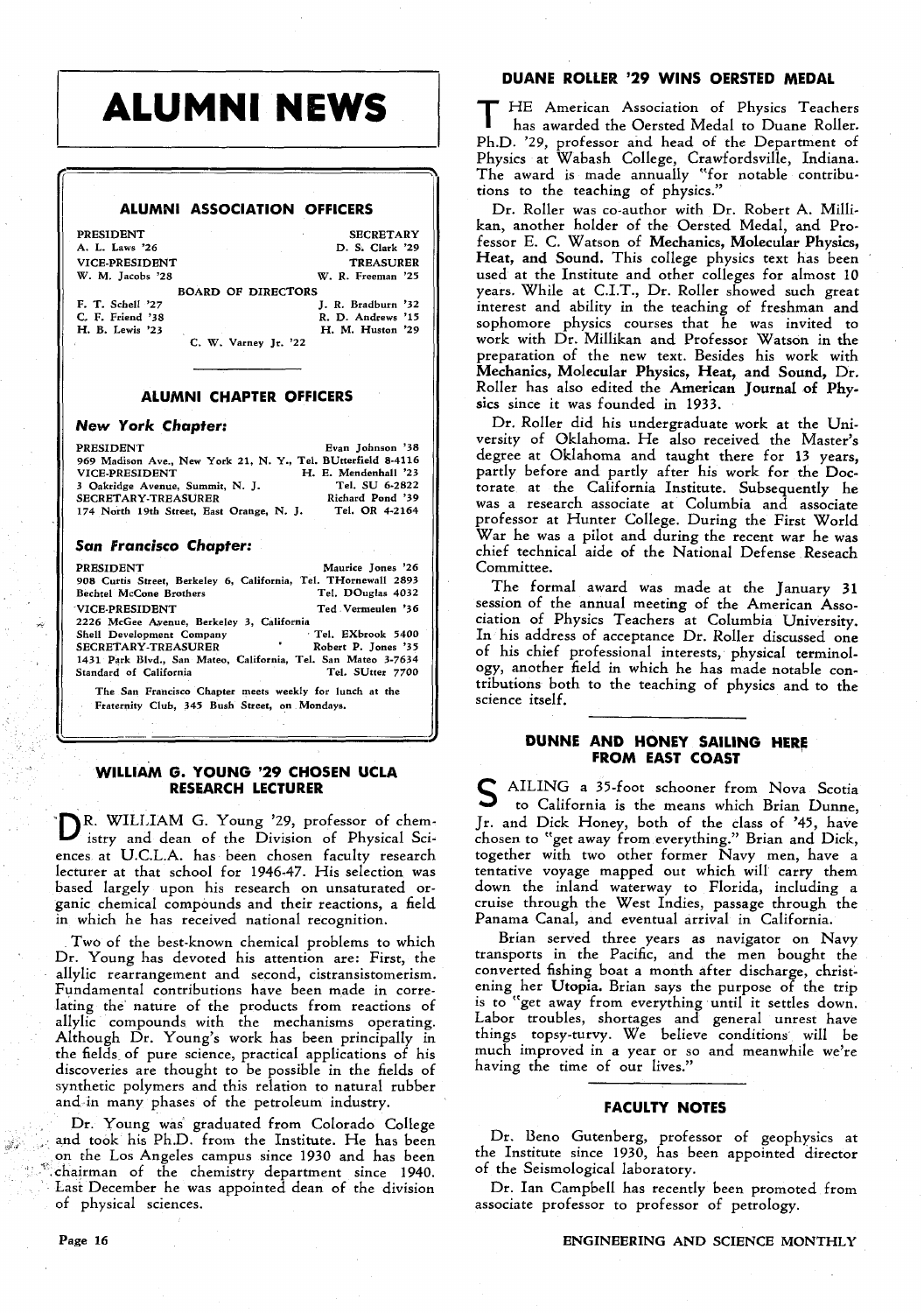#### **G. K. HARTMANN '33 JOINS NAVAL ORDNANCE LABORATORIES STAFF**

D R. GREGORY K. Hartmann '33 has been appointed assistant chief of the Explosives Division of the Naval Ordnance Laboratories at White Oak, Maryland. He had previously been with the Applied Explosives Research Group of the Naval Bureau of Ordnance.

A consultant in experimental physics primarily concerned with explosive phenomena while with the Bureau of Ordnance, Dr. Hartmann was technical director of the Bureau's Instrumentation Group with the Bikini task force which was responsible for measuring the air blast and water shock for both bomb tests, and for measurements of radiation intensities at the time of the explosions. His group consisted of about 95 technicians and scientists.

During the war Dr. Hartmann made several trips abroad on Navy business. In 1943 he was assigned the task of surveying the state of British explosive research, and in 1944 returned to England to obtain information concerning certain aspects of problems connected with minesweeping. In 1945, following V-E Day, the Bureau of Ordnance sent Dr. Hartmann to Germany, where he traveled extensively interviewing German scientists to determine their knowledge in explosive research.

Receiving his B.S. degree in 1933 from the Institute, Dr. Hartmann went to Queens' College, Oxford University, England, as a Rhodes scholar. He was graduated from there with a B.A. degree in mathematics in 1936. He then returned to the United States and became an assistant in physics at Brown University while working on his Ph.D., which he received from

that institution in 1939. Next he went to the University of New Hampshire, where he remained as assistant professor of physics until joining the staff of the Bureau of Ordnance concerned with supersonic act. coustics in 1941.

While at the Bureau of Ordnance, Dr. Hartmann worked on explosive experiments at the Underwater Explosives Laboratory, Woods Hole, Massachusetts. Besides his many other contributions to the explosives field, Dr. Hartmann has developed instruments and measurement techniques for determining explosive power.

# **EDWARD A. WHEELER EX '43 HEADS FM BROADCASTING COMPANY**

**E** DWARD A. Wheeler, ex'43, is president of the North Shore Broadcasting Company, Inc., which opened station WEAW in Evanston, Illinois, the first of February. Wheeler has supervised the organization of the station and directed all of its activities since the original application for a license was filed with the FCC in 1945.

WEAW-FM serves an area more than 40 miles in radius around Evanston. As a local station, WEAW is sponsored by Evanston and Wilmette businesses and is giving free time to Northwestern University, local high schools and churches, the City of Evanston; and other civic groups. Northwestern University's schools of journalism and speech have each installed studios with their own control boards from which the program being broadcast is transmitted by telephone wire to WEAW.

| PROGRAM               |                                                                                                                                                                                                                            |  |
|-----------------------|----------------------------------------------------------------------------------------------------------------------------------------------------------------------------------------------------------------------------|--|
| <b>ALUMNI SEMINAR</b> | Saturday 26 April 1947                                                                                                                                                                                                     |  |
| $9:00$ a.m.           | THE DEVELOPMENT OF AN ELECTRICAL CALCULATOR<br>By Gilbert D. McCann, associate professor of electrical engineering                                                                                                         |  |
| 10:00                 | AN INSIGHT INTO THE MODERN NOVEL<br>By Harvey Eagleson, associate professor of English                                                                                                                                     |  |
| 11:00                 | PALEONTOLOGICAL EXPLORATIONS IN MEXICO<br>By Chester Stock, professor of paleontology                                                                                                                                      |  |
| $12:00 \; \text{m}$ . | SOME DEVELOPMENTS IN PLANT BIOLOGY<br>By James F. Bonner, associate professor of plant physiology                                                                                                                          |  |
| $1:00$ p.m.           | LUNCH will be served in the student houses<br>The late luncheon is necessitated by the crowded conditions in the houses. We will<br>be served after the students.                                                          |  |
| 2:30                  | CASE HISTORIES IN AIR FIELD CONSTRUCTION<br>By Perry Banta, associate professor of sanitary engineering                                                                                                                    |  |
| 3:30                  | HARBOR DEVELOPMENTS AT GUAM AND STUDIES ON CAVITATION<br>By Robert T. Knapp, associate professor of hydraulic enginering                                                                                                   |  |
|                       | 4:30 to 6:30 FELLOWSHIP HOUR: Alumni are welcome to inspect the portions of the campus which<br>are open. Arrangements have been made for a lounge at the Pasadena Athltic Club<br>where groups may gather if they desire. |  |
| 6:30                  | DINNER at the Shakespeare Club. Ladies Invited.<br>This will be an opportunity to meet in an informal manner. Music will be provided<br>during the dinner.                                                                 |  |
|                       | After dinner we will hear from George H. Hall, director of public relations on Insti-<br>tute Public Relations, and<br>John A. Shutz, instructor in history on a timely subject of world-wide interest.                    |  |
|                       | Guests are welcome to the seminar and ladies are welcome to the dinner. Please save the<br>date 26 April from 9:00 in the morning until after the dinner meeting.                                                          |  |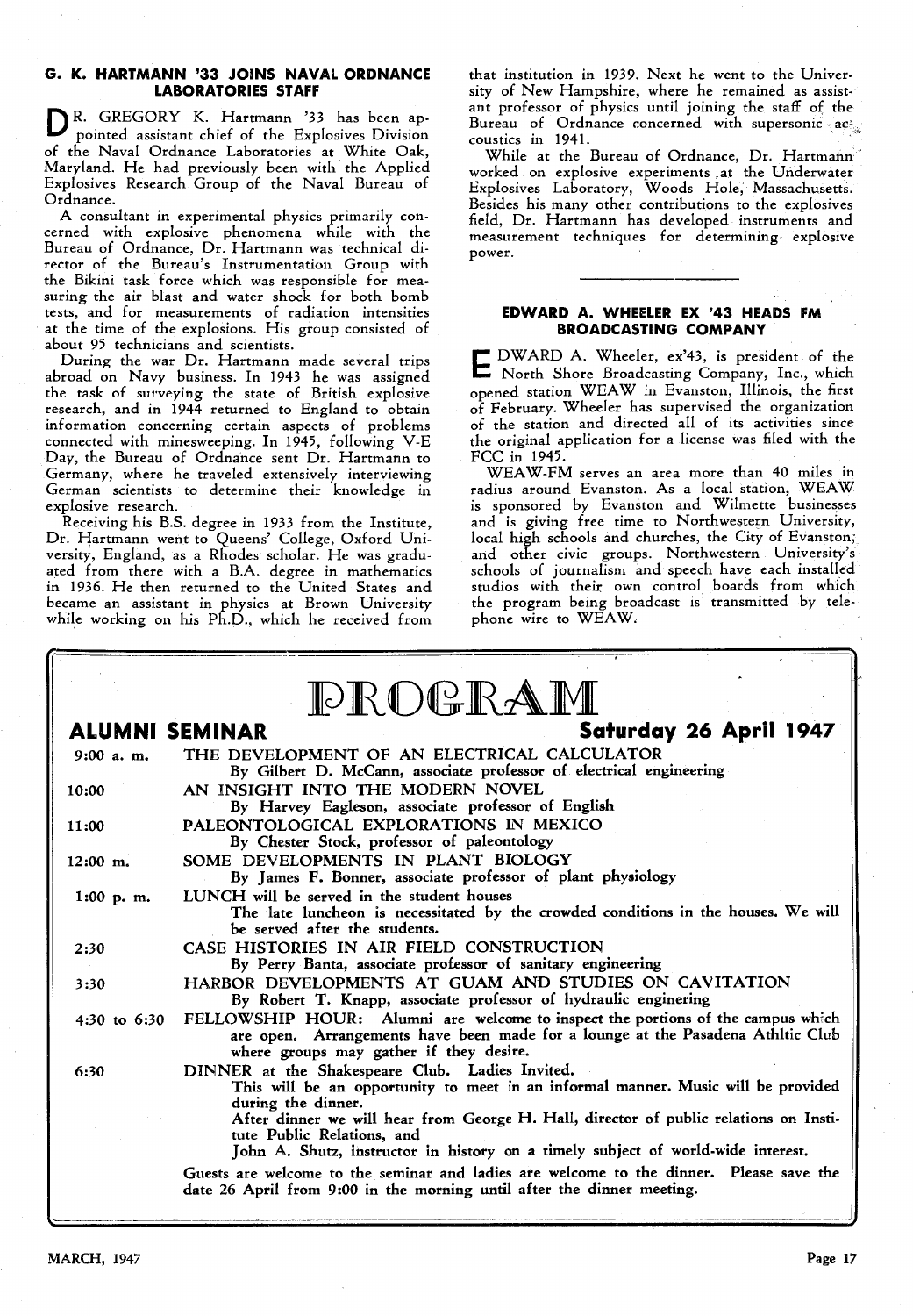# **NEW DIRECTORS TO BE CHOSEN**

I N ACCORDANCE with Section 1 of Article XI1 met as a nominating commitee on 11, February, of the By-Laws of the Association, the Directors 1947. Five vacancies will occur on the Board at the end of the current fiscal year, one vacancy to be filled from the present board and four to be elected by the membership. The present members of the board are as follows:

R. D. Andrews '15-Term expires 1947 C. F. Friend '38-Term expires 1947 H. M. Huston, Jr. '29-Term expires 1947 A. L. Laws '26-Term expires 1947 C..W. Varney, Jr. '22-Term expires 1947 J. R. Bradburn '32-Term expires 1948 W. M. Jacobs '28-Term expires 1948 H. B. Lewis '23-Term expires 1948 F. T. Schell '27-Term expires 1948 The four members of the Association nominated

by the Board are: E. H. Hoge '18 W. D. Sellers '25 W. B. Miller '37 J. W. Lewis '41.

In accordance with the By-Laws: "Additional nom- ,inations may be made **by** petitions signed by at least 10 members in good standing, provided that the Petition must be received by the Secretary at least 30 days before the Annual Meeting.

Statements about the nominees of the Board are presented in this issue of ENGINEERING AND SCIENCE.

D. S. CLARK, Secretary

#### **WENDELL B. MILLER**



ENDELL B. Miller '37 received his B.S. in electrical engineering. As an undergraduate he distinguished himself by winning freshman numerals in football and track, and varsity letters in t h e s e sports in each of his next three years. This activity represents only a portion of the performance that brought him four honor keys. He remains the only alumnus to hold that number.

Besides his athletic achievements, Wendell spread his efforts through all other phases of extracurricular activities, holding posts with the ASB government, class office, forensic and publications groups. He served as second representative-at-large and on the Board of Control in his sophomore year. As a junior he was vice-president of the student body. In his senior year he was class president. He also found time to be Little T business manager.<br>After graduation Wendell started to work with the

Southern California Telephone Company by whom he is now employed in the Alhambra Engineering District. He is an outside plant engineer, dealing with design and engineering plans for the outside plant, or cable serving from and beyond the exchange

offices. He was recently engaged in the outside-plant design for the special gas-filled, lightning-protected cable to Mount Wilson for use in connection with television transmission.

In 1944-45 Wendell served one year of an unexpired term of office on the Alumni Association Board of Directors. In the last two years he has been the Alumni Association's representative on the Institute Athletic Council.

### **EDISON R. HOGE**



DISON R. Hoge is a graduate of the - Throop Institute of Technology, fore-runner of the present Institute, with the class of '18. In spite of working his way through four years, Ed had time to be assistant athletic manager and photographer for the school magazine under Editor Frank Capra, and held membership in the Gnome Club. As an undergraduate he lugged a Graflex camera along with his

books and made many early photographs of the campus. He has been combining science and engineering with technical photography ever since.

Mr. Hoge spent a year as control chemist for a Los Angeles firm. He then joined the Mount Wilson Observatory staff as the assistant solar observer and as assistant to Mr. Ferdinand Ellermann who was in charge of photographic work for the Observatory. When his son reached school age, Mr. Hoge moved down the mountain to Pasadena.

For three years he engaged in the rapidly developing radio field with Ben and Hugo Benioff, '22 and Ph.D. '35. Mr. Hoge then joined Leon T. Eliel, manager of the then newly formed Pacific Coast Branch of Fairchild Aerial Surveys. He became production manager, in charge of the photographic department and aerial mapping operations. In 1932 Mr. Hoge left Fairchild and started a successful small business of his own in "Technical Photography." Applications of photography to scientific and engineering projects included considerable work for the Mount Wilson Observatory and the preparation of exhibits for all the Planetariums in this country.

Upon the retirement of Mr. Ellermann from the Mount Wilson Observatory in 1937, Mr. Hoge was appointed to the Staff vacancy. His responsibilities include participation in the Solar Research Program at the Observatory and the many photographc problems in the Pasadena Laboratories.

During the war he participated as investigator and in charge of photography in a number of O.S.R.D. projects that were carried on at the Observatory. These included aerial photographic problems, B-29 formations and their defensive fire-power, the developm'ent of a method of obtaining radar reconnaisance motion pictures using standard equipment available in Army and Navy supply depots.

In addition Mr. Hoge acted as consultant in technical photographic problems to The Rapid Blue Print Company of Los Angeles, Lockheed Aircraft, the Photogrammetric Company, and the Navy. In 1944 he was asked by Dr. Robert T. Knapp, associate professor of hydraulic engineering, to participate in a

#### **Page 18 ENGINEERING AND SCIENCE MONTHLY**